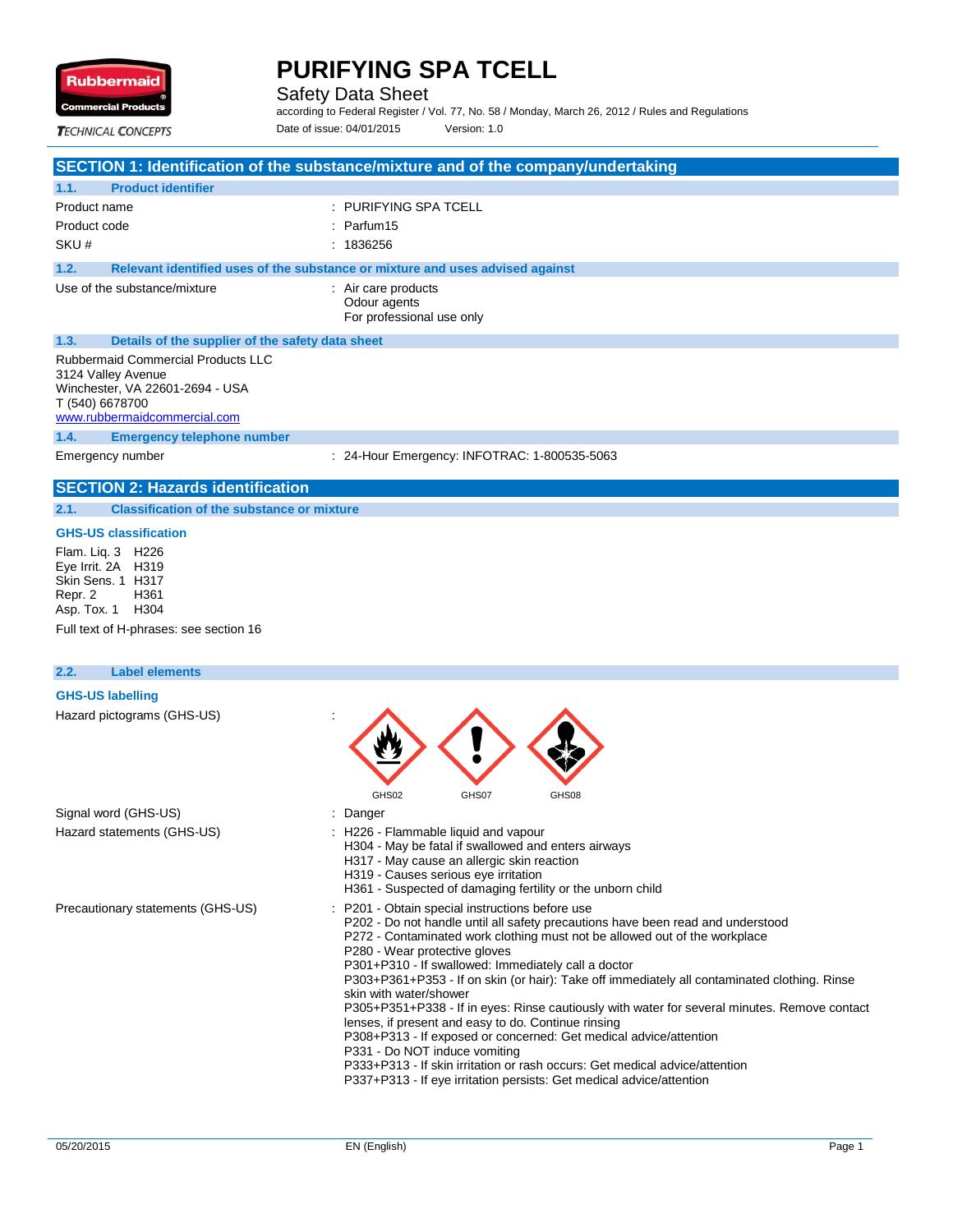### Safety Data Sheet

according to Federal Register / Vol. 77, No. 58 / Monday, March 26, 2012 / Rules and Regulations

#### **2.3. Other hazards**

### No additional information available

### **2.4. Unknown acute toxicity (GHS US)**

Not applicable

### **SECTION 3: Composition/information on ingredients**

### **3.1. Substance**

Not applicable

**3.2. Mixture**

| <b>Name</b>                                                  | <b>Product identifier</b> | $\frac{9}{6}$ | <b>GHS-US classification</b>                                                                                                             |
|--------------------------------------------------------------|---------------------------|---------------|------------------------------------------------------------------------------------------------------------------------------------------|
| C9-12 ISO-ALKANES                                            | (CAS No) 90622-57-4       | $>= 50$       | Asp. Tox. 1, H304<br>Flam. Liq. 3, H226                                                                                                  |
| 2,6-DIMETHYL-7-OCTEN-2-OL                                    | (CAS No) 18479-58-8       | $10 - 20$     | Eye Irrit. 2A, H319                                                                                                                      |
| 2-(4-tert-butylbenzyl)propionaldehyde (Lilial)               | (CAS No) 80-54-6          | $1 - 10$      | Acute Tox. 4 (Oral), H302                                                                                                                |
| <b>CITRONELLOL</b>                                           | (CAS No) 106-22-9         | $1 - 10$      | Skin Irrit. 2. H315<br><b>Skin Sens. 1. H317</b><br>Aquatic Chronic 2, H411                                                              |
| <b>LIMONENE</b>                                              | (CAS No) 5989-27-5        | $1 - 10$      | Flam. Liq. 3, H226<br>Skin Irrit. 2. H315<br>Skin Sens. 1, H317<br>Asp. Tox. 1. H304<br>Aquatic Acute 1, H400<br>Aquatic Chronic 1, H410 |
| 2.4-DIMETHYL-3-CYCLOHEXENE CARBOXALDEHYDE                    | (CAS No) 68039-49-6       | $1 - 10$      | Skin Irrit. 2. H315<br>Eye Irrit. 2A, H319<br><b>Skin Sens. 1. H317</b><br>Aquatic Chronic 3, H412                                       |
| ALLYL CYCLOHEXYLOXYACETATE                                   | (CAS No) 68901-15-5       | $1 - 10$      | Acute Tox. 4 (Oral), H302                                                                                                                |
| <b>ISOAMYL ALLYLGLYCOLATE</b>                                | (CAS No) 67634-00-8       | $1 - 10$      | Acute Tox. 4 (Oral), H302                                                                                                                |
| 3-Methyl-4-(2,6,6-trimethyl-2-cyclohexen-1-yl)-3-buten-2-one | (CAS No) 127-51-5         | $0,1 - 1$     | Skin Irrit. 2, H315<br>Eye Irrit. 2A, H319<br>Skin Sens. 1, H317<br>Aquatic Chronic 2, H411                                              |
| 6-METHOXY-2,6-DIMETHYLHEPTANAL                               | (CAS No) 62439-41-2       | $0,1 - 1$     | Skin Sens. 1, H317                                                                                                                       |
| <b>CYCLAMEN ALDEHYDE</b>                                     | (CAS No) 103-95-7         | $0.1 - 1$     | Skin Irrit. 2. H315<br><b>Skin Sens. 1. H317</b><br>Repr. 2, H361<br>Aquatic Chronic 2, H411                                             |
| <b>SCENTENAL</b>                                             | (CAS No) 86803-90-9       | $0.1 - 1$     | Skin Sens. 1, H317<br>Aquatic Chronic 2, H411                                                                                            |
| <b>MYRCENE</b>                                               | (CAS No) 123-35-3         | < 0.1         | Flam. Liq. 3, H226<br>Skin Irrit. 2, H315<br>Eye Irrit. 2A, H319<br>Asp. Tox. 1, H304                                                    |
| <b>PINENES</b>                                               | (CAS No) 127-91-3         | < 0.1         | Skin Irrit. 2. H315<br>Skin Sens. 1, H317<br>Asp. Tox. 1, H304                                                                           |
| GAMMA-TERPINENE                                              | (CAS No) 99-85-4          | < 0.1         | Flam. Liq. 3, H226<br>Skin Irrit. 2, H315<br>Asp. Tox. 1, H304                                                                           |
| BETA-CARYOPHYLLENE                                           | (CAS No) 87-44-5          | < 0.1         | Asp. Tox. 1, H304                                                                                                                        |
| ALPHA-PINENES                                                | (CAS No) 80-56-8          | < 0.1         | Flam. Liq. 3, H226<br>Skin Irrit. 2, H315<br><b>Skin Sens. 1. H317</b><br>Asp. Tox. 1, H304                                              |
| <b>TERPINOLENE</b>                                           | (CAS No) 586-62-9         | < 0.1         | Aquatic Chronic 2, H411<br>Asp. Tox. 1, H304                                                                                             |
| p-CYMENE                                                     | (CAS No) 99-87-6          | < 0.1         | Flam. Lig. 3, H226<br>Skin Irrit. 2, H315<br>Aquatic Chronic 2, H411<br>Asp. Tox. 1, H304                                                |

Full text of H-phrases: see section 16

## **SECTION 4: First aid measures**

**4.1. Description of first aid measures**

First-aid measures general interest in the state of the very give anything by mouth to an unconscious person. IF exposed or concerned: Get medical advice/attention.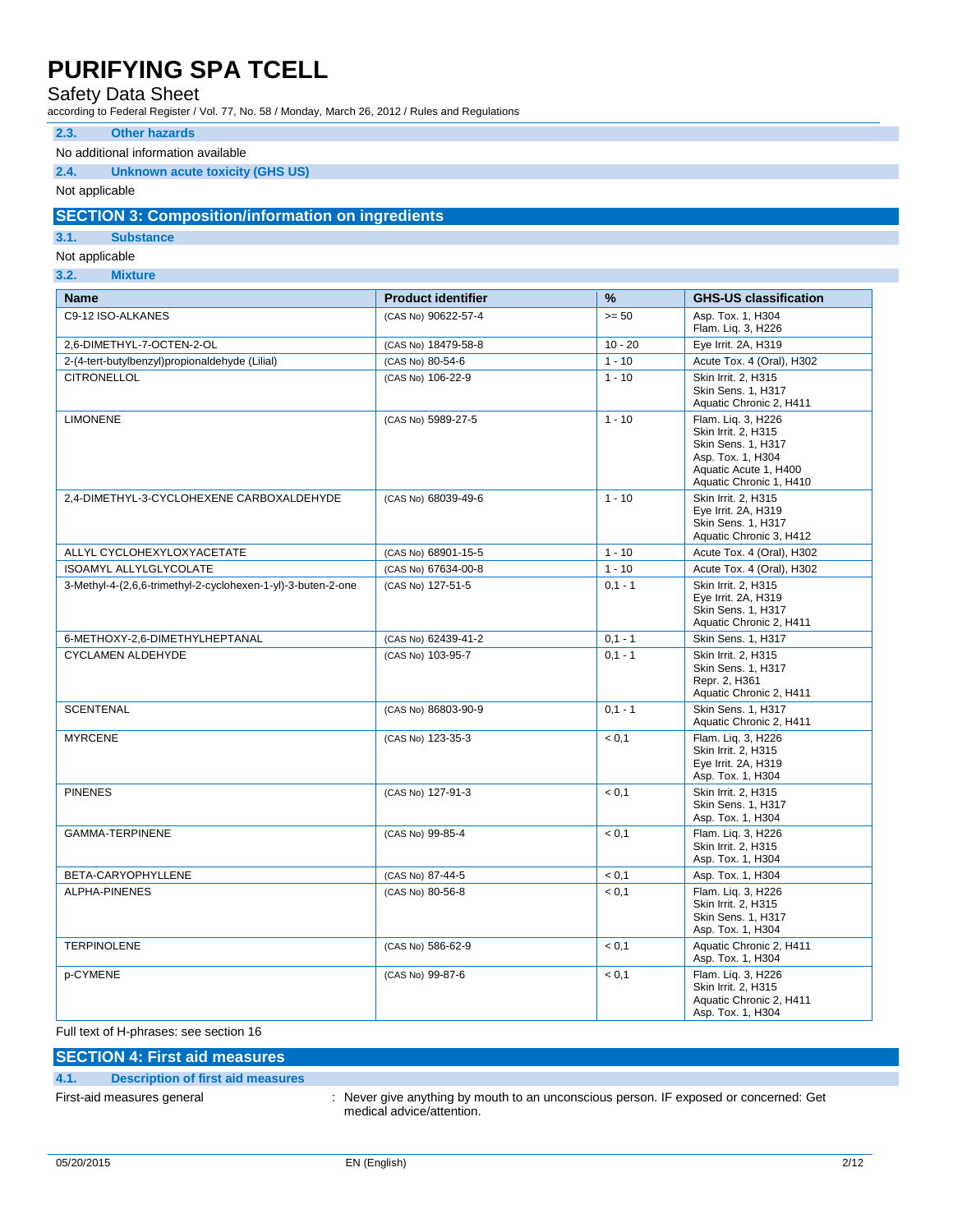Safety Data Sheet

|             | First-aid measures after inhalation                                 | : Remove victim to fresh air and keep at rest in a position comfortable for breathing. If you feel<br>unwell, seek medical advice. Allow breathing of fresh air. Allow the victim to rest.                                |
|-------------|---------------------------------------------------------------------|---------------------------------------------------------------------------------------------------------------------------------------------------------------------------------------------------------------------------|
|             | First-aid measures after skin contact                               | Remove/Take off immediately all contaminated clothing. Rinse skin with water/shower. Wash<br>with plenty of soap and water. Wash contaminated clothing before reuse. If skin irritation<br>persists, take medical advice. |
|             | First-aid measures after eye contact                                | : Rinse cautiously with water for several minutes. Remove contact lenses, if present and easy to<br>do. Continue rinsing. If eye irritation persists: Get medical advice/attention.                                       |
|             | First-aid measures after ingestion                                  | Do NOT induce vomiting. Rinse mouth. Immediately call a POISON CENTER or<br>doctor/physician.                                                                                                                             |
| 4.2.        | Most important symptoms and effects, both acute and delayed         |                                                                                                                                                                                                                           |
|             | Symptoms/injuries                                                   | : Suspected of damaging fertility or the unborn child.                                                                                                                                                                    |
|             | Symptoms/injuries after inhalation                                  | : May cause an allergic skin reaction.                                                                                                                                                                                    |
|             | Symptoms/injuries after skin contact                                | : Causes skin irritation. May cause an allergic skin reaction.                                                                                                                                                            |
|             | Symptoms/injuries after eye contact                                 | : Causes serious eye irritation.                                                                                                                                                                                          |
|             | Symptoms/injuries after ingestion                                   | : May be fatal if swallowed and enters airways.                                                                                                                                                                           |
| 4.3.        |                                                                     | Indication of any immediate medical attention and special treatment needed                                                                                                                                                |
|             | No additional information available                                 |                                                                                                                                                                                                                           |
|             | <b>SECTION 5: Firefighting measures</b>                             |                                                                                                                                                                                                                           |
| 5.1.        | <b>Extinguishing media</b>                                          |                                                                                                                                                                                                                           |
|             | Suitable extinguishing media                                        | : Carbon dioxide. Dry powder. Foam. Water spray. Sand.                                                                                                                                                                    |
|             | Unsuitable extinguishing media                                      | : Do not use a heavy water stream.                                                                                                                                                                                        |
| 5.2.        | Special hazards arising from the substance or mixture               |                                                                                                                                                                                                                           |
| Fire hazard |                                                                     | : Flammable liquid and vapour.                                                                                                                                                                                            |
|             | Explosion hazard                                                    | : May form flammable/explosive vapour-air mixture.                                                                                                                                                                        |
| Reactivity  |                                                                     | : Stable under normal conditions of use.                                                                                                                                                                                  |
|             |                                                                     |                                                                                                                                                                                                                           |
| 5.3.        | <b>Advice for firefighters</b>                                      |                                                                                                                                                                                                                           |
|             | Firefighting instructions                                           | : Exercise caution when fighting any chemical fire. Use water spray or fog for cooling exposed<br>containers. Prevent fire-fighting water from entering environment.                                                      |
|             | Protection during firefighting                                      | : Do not enter fire area without proper protective equipment, including respiratory protection.                                                                                                                           |
|             |                                                                     |                                                                                                                                                                                                                           |
|             | <b>SECTION 6: Accidental release measures</b>                       |                                                                                                                                                                                                                           |
| 6.1.        | Personal precautions, protective equipment and emergency procedures |                                                                                                                                                                                                                           |
|             | General measures                                                    | : Remove ignition sources. Use special care to avoid static electric charges. No open flames. No<br>smoking.                                                                                                              |
| 6.1.1.      | For non-emergency personnel                                         |                                                                                                                                                                                                                           |
|             | Emergency procedures                                                | : Evacuate unnecessary personnel.                                                                                                                                                                                         |
| 6.1.2.      | For emergency responders                                            |                                                                                                                                                                                                                           |
|             | Protective equipment                                                | Equip cleanup crew with proper protection.                                                                                                                                                                                |
|             | <b>Emergency procedures</b>                                         | : Ventilate area.                                                                                                                                                                                                         |
|             |                                                                     |                                                                                                                                                                                                                           |
| 6.2.        | <b>Environmental precautions</b>                                    | Prevent entry to sewers and public waters. Notify authorities if liquid enters sewers or public waters. Avoid release to the environment.                                                                                 |
|             |                                                                     |                                                                                                                                                                                                                           |
| 6.3.        | Methods and material for containment and cleaning up                |                                                                                                                                                                                                                           |
|             | Methods for cleaning up                                             | : Soak up spills with inert solids, such as clay or diatomaceous earth as soon as possible. Store<br>away from other materials. Collect spillage.                                                                         |
| 6.4.        | <b>Reference to other sections</b>                                  |                                                                                                                                                                                                                           |
|             | See Heading 8. Exposure controls and personal protection.           |                                                                                                                                                                                                                           |
|             | <b>SECTION 7: Handling and storage</b>                              |                                                                                                                                                                                                                           |
| 7.1.        | <b>Precautions for safe handling</b>                                |                                                                                                                                                                                                                           |
|             | Additional hazards when processed                                   | : Handle empty containers with care because residual vapours are flammable.                                                                                                                                               |
|             |                                                                     |                                                                                                                                                                                                                           |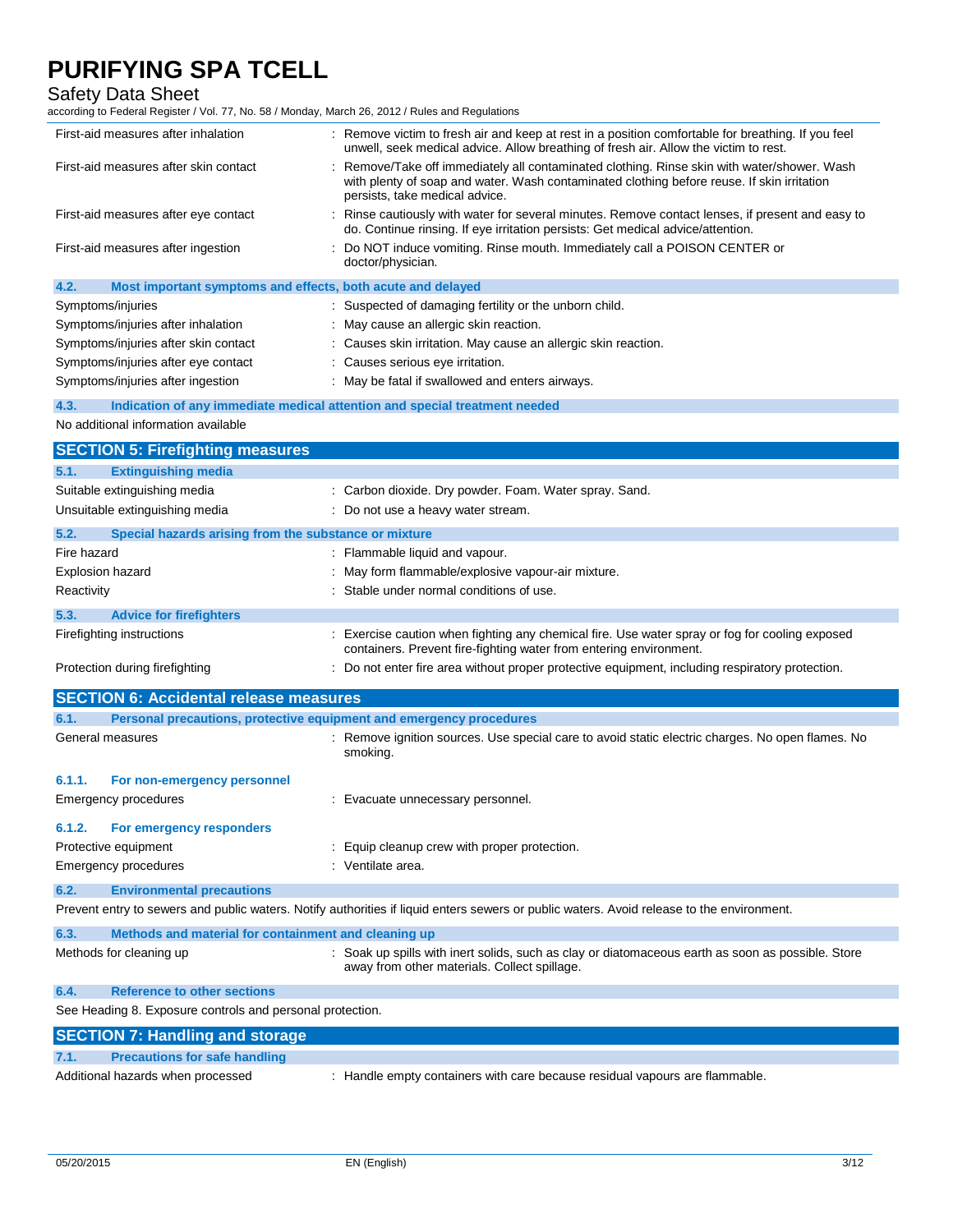### Safety Data Sheet

according to Federal Register / Vol. 77, No. 58 / Monday, March 26, 2012 / Rules and Regulations

| Precautions for safe handling                                        | : Keep away from sources of ignition - No smoking. Provide good ventilation in process area to<br>prevent formation of vapour. Wash hands and other exposed areas with mild soap and water<br>before eating, drinking or smoking and when leaving work. No open flames. No smoking. Take<br>precautionary measures against static discharge. Use only non-sparking tools. Obtain special<br>instructions before use. Do not handle until all safety precautions have been read and<br>understood. |
|----------------------------------------------------------------------|---------------------------------------------------------------------------------------------------------------------------------------------------------------------------------------------------------------------------------------------------------------------------------------------------------------------------------------------------------------------------------------------------------------------------------------------------------------------------------------------------|
| Hygiene measures                                                     | : Wash hands and other exposed areas with mild soap and water before eating, drinking or<br>smoking and when leaving work. Contaminated work clothing should not be allowed out of the<br>workplace. Wash contaminated clothing before reuse.                                                                                                                                                                                                                                                     |
| 7.2.<br>Conditions for safe storage, including any incompatibilities |                                                                                                                                                                                                                                                                                                                                                                                                                                                                                                   |
| <b>Technical measures</b>                                            | : Comply with applicable regulations.                                                                                                                                                                                                                                                                                                                                                                                                                                                             |
| Storage conditions                                                   | : Keep only in the original container in a cool, well ventilated place away from : Heat sources,<br>Direct sunlight, Ignition sources.                                                                                                                                                                                                                                                                                                                                                            |
| Incompatible products                                                | : Strong bases. Strong acids.                                                                                                                                                                                                                                                                                                                                                                                                                                                                     |
| Incompatible materials                                               | : Sources of ignition. Direct sunlight. Heat sources.                                                                                                                                                                                                                                                                                                                                                                                                                                             |

#### **7.3. Specific end use(s)**

No additional information available

## **SECTION 8: Exposure controls/personal protection 8.1. Control parameters PURIFYING SPA TCELL** ACGIH Not applicable OSHA Not applicable **2,6-DIMETHYL-7-OCTEN-2-OL (18479-58-8)** ACGIH Not applicable OSHA Not applicable **2-(4-tert-butylbenzyl)propionaldehyde (Lilial) (80-54-6)** ACGIH Not applicable OSHA Not applicable **CITRONELLOL (106-22-9)** ACGIH Not applicable OSHA Not applicable **LIMONENE (5989-27-5)** ACGIH Not applicable OSHA Not applicable **2,4-DIMETHYL-3-CYCLOHEXENE CARBOXALDEHYDE (68039-49-6)** ACGIH Not applicable OSHA Not applicable **ALLYL CYCLOHEXYLOXYACETATE (68901-15-5)** ACGIH Not applicable OSHA Not applicable **ISOAMYL ALLYLGLYCOLATE (67634-00-8)** ACGIH Not applicable OSHA Not applicable **3-Methyl-4-(2,6,6-trimethyl-2-cyclohexen-1-yl)-3-buten-2-one (127-51-5)** ACGIH Not applicable OSHA Not applicable

T.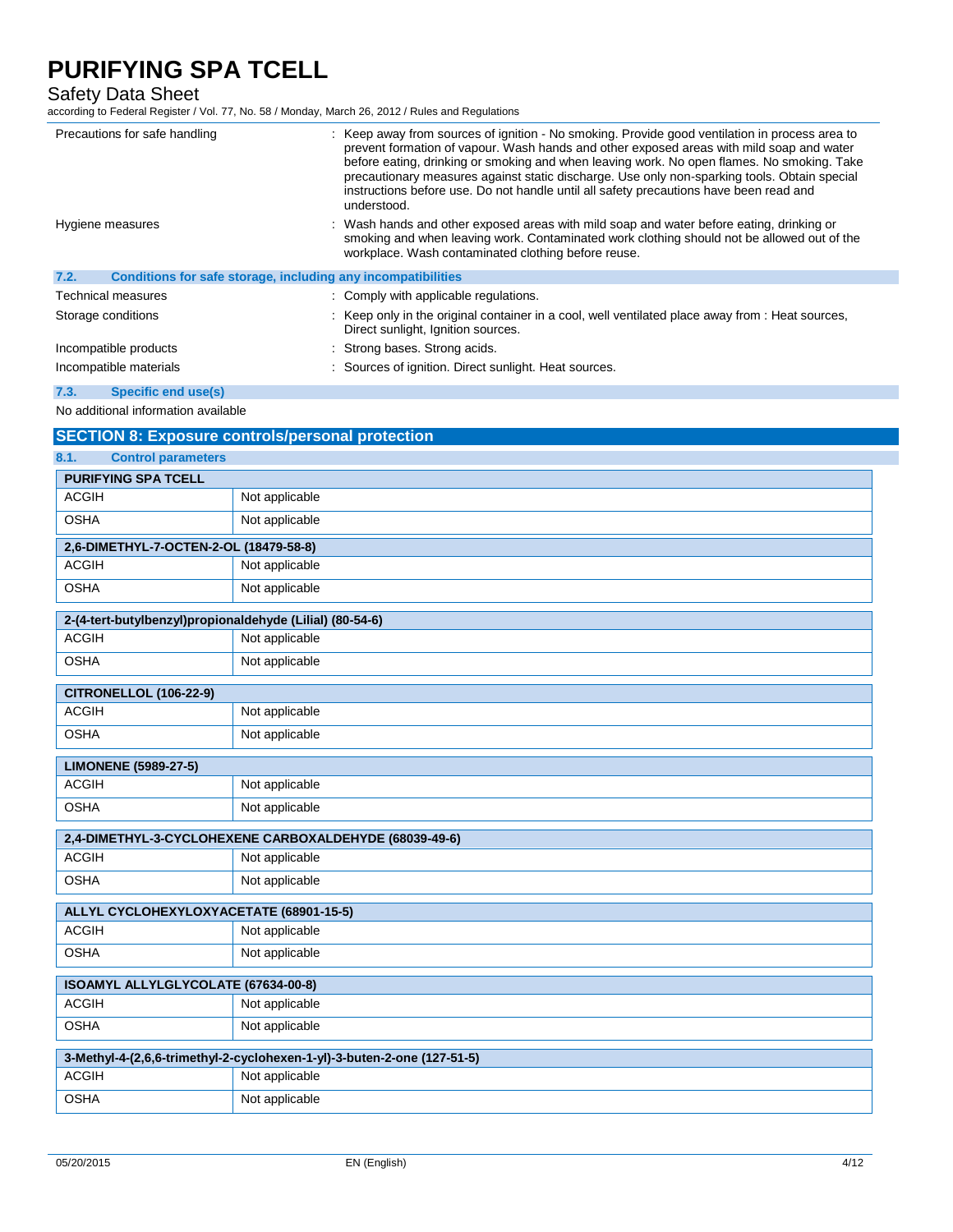### Safety Data Sheet

| 6-METHOXY-2,6-DIMETHYLHEPTANAL (62439-41-2)                          |                |                                                                                  |
|----------------------------------------------------------------------|----------------|----------------------------------------------------------------------------------|
| <b>ACGIH</b>                                                         | Not applicable |                                                                                  |
| <b>OSHA</b>                                                          | Not applicable |                                                                                  |
| <b>CYCLAMEN ALDEHYDE (103-95-7)</b>                                  |                |                                                                                  |
| <b>ACGIH</b>                                                         | Not applicable |                                                                                  |
| <b>OSHA</b>                                                          | Not applicable |                                                                                  |
| <b>SCENTENAL (86803-90-9)</b>                                        |                |                                                                                  |
| <b>ACGIH</b>                                                         | Not applicable |                                                                                  |
| <b>OSHA</b>                                                          | Not applicable |                                                                                  |
| <b>MYRCENE (123-35-3)</b>                                            |                |                                                                                  |
| <b>ACGIH</b>                                                         | Not applicable |                                                                                  |
| <b>OSHA</b>                                                          | Not applicable |                                                                                  |
| <b>PINENES (127-91-3)</b>                                            |                |                                                                                  |
| <b>ACGIH</b>                                                         | Not applicable |                                                                                  |
| <b>OSHA</b>                                                          | Not applicable |                                                                                  |
| GAMMA-TERPINENE (99-85-4)                                            |                |                                                                                  |
| <b>ACGIH</b>                                                         | Not applicable |                                                                                  |
| <b>OSHA</b>                                                          | Not applicable |                                                                                  |
| BETA-CARYOPHYLLENE (87-44-5)                                         |                |                                                                                  |
| <b>ACGIH</b>                                                         | Not applicable |                                                                                  |
| <b>OSHA</b>                                                          | Not applicable |                                                                                  |
| ALPHA-PINENES (80-56-8)                                              |                |                                                                                  |
| <b>ACGIH</b>                                                         | Not applicable |                                                                                  |
| <b>OSHA</b>                                                          | Not applicable |                                                                                  |
| p-CYMENE (99-87-6)                                                   |                |                                                                                  |
| <b>ACGIH</b>                                                         | Not applicable |                                                                                  |
| <b>OSHA</b>                                                          | Not applicable |                                                                                  |
| TERPINOLENE (586-62-9)                                               |                |                                                                                  |
| <b>ACGIH</b>                                                         | Not applicable |                                                                                  |
| <b>OSHA</b>                                                          | Not applicable |                                                                                  |
| C9-12 ISO-ALKANES (90622-57-4)                                       |                |                                                                                  |
| <b>ACGIH</b>                                                         | Not applicable |                                                                                  |
| <b>OSHA</b>                                                          | Not applicable |                                                                                  |
|                                                                      |                |                                                                                  |
| <b>Exposure controls</b><br>8.2.<br>Appropriate engineering controls |                | Provide local exhaust or general room ventilation to minimize mist and/or vapour |
|                                                                      |                | concentrations.                                                                  |
| Personal protective equipment                                        |                | Avoid all unnecessary exposure.                                                  |
| Hand protection                                                      |                | In case of repeated or prolonged contact wear gloves. Wear protective gloves.    |
| Eye protection                                                       |                | Safety glasses. Chemical goggles or safety glasses.                              |

- Skin and body protection : Wear suitable protective clothing.
- Respiratory protection : In case of inadequate ventilation wear respiratory protection. Wear respiratory protection.
- Other information **contains the container of the container**  $\cdot$  Do not eat, drink or smoke during use.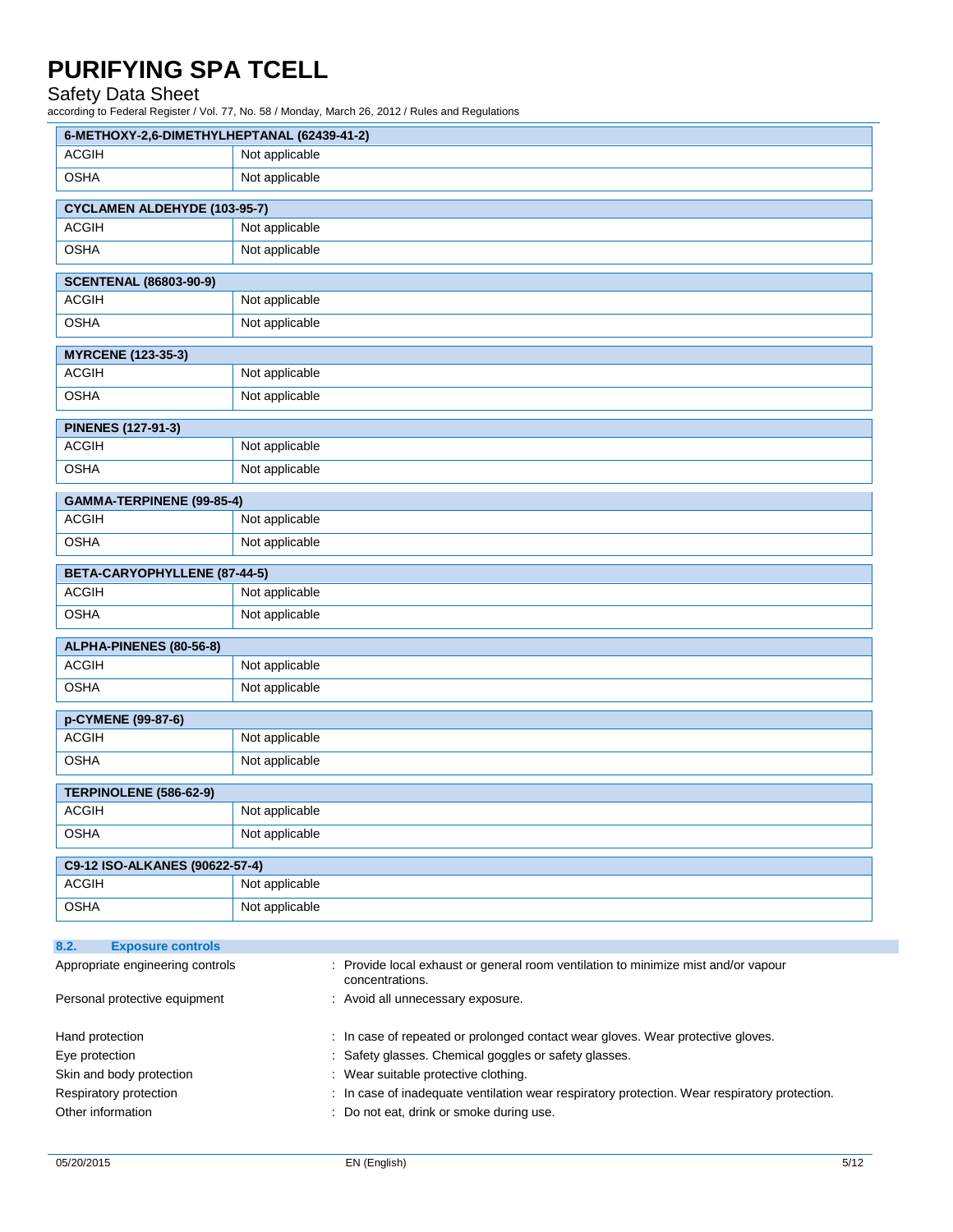### Safety Data Sheet

according to Federal Register / Vol. 77, No. 58 / Monday, March 26, 2012 / Rules and Regulations

| <b>SECTION 9: Physical and chemical properties</b>            |                               |  |
|---------------------------------------------------------------|-------------------------------|--|
| 9.1.<br>Information on basic physical and chemical properties |                               |  |
| Physical state                                                | : Liquid                      |  |
| Appearance                                                    | : Clear Transparent Liquid.   |  |
| Colour                                                        | colourless to slightly yellow |  |
| Odour                                                         | characteristic                |  |
| Odour threshold                                               | No data available             |  |
| pH                                                            | No data available             |  |
| Relative evaporation rate (butylacetate=1)                    | : No data available           |  |
| Melting point                                                 | No data available             |  |
| Freezing point                                                | No data available             |  |
| Boiling point                                                 | No data available             |  |
| Flash point                                                   | 140 °F (60°C)                 |  |
| Auto-ignition temperature                                     | : No data available           |  |
| Decomposition temperature                                     | No data available             |  |
| Flammability (solid, gas)                                     | No data available             |  |
| Vapour pressure                                               | No data available             |  |
| Relative vapour density at 20 °C                              | No data available             |  |
| Relative density                                              | $0,796 - 0.8$                 |  |
| Solubility                                                    | No data available             |  |
| Log Pow                                                       | No data available             |  |
| Log Kow                                                       | No data available             |  |
| Viscosity, kinematic                                          | $< 7$ mm <sup>2</sup> /s      |  |
| Viscosity, dynamic                                            | No data available             |  |
| <b>Explosive properties</b>                                   | No data available             |  |
| Oxidising properties                                          | No data available             |  |
| <b>Explosive limits</b>                                       | No data available             |  |
| <b>Other information</b><br>9.2.                              |                               |  |
| No additional information available                           |                               |  |
| <b>SECTION 10: Stability and reactivity</b>                   |                               |  |
| 10.1.<br><b>Reactivity</b>                                    |                               |  |
| Stable under normal conditions of use.                        |                               |  |
| $\sqrt{2}$<br>Observational installations                     |                               |  |

**10.2. Chemical stability** May form flammable/explosive vapour-air mixture. Flammable liquid and vapour.

#### **10.3. Possibility of hazardous reactions**

Not established.

### **10.4. Conditions to avoid** Direct sunlight. Extremely high or low temperatures. Open flame. Overheating. Heat. Sparks.

**10.5. Incompatible materials**

Strong acids. Strong bases. Oxidizing agent.

**10.6. Hazardous decomposition products**

fume. Carbon monoxide. Carbon dioxide. Organic compounds. May release flammable gases.

### **SECTION 11: Toxicological information**

**11.1. Information on toxicological effects**

Acute toxicity in the classified in the classified in the classified in the classified in the classified in the classified in the classified in the classified in the classified in the classified in the classified in the cl

| 2-(4-tert-butylbenzyl)propionaldehyde (Lilial) (80-54-6) |                           |
|----------------------------------------------------------|---------------------------|
| LD50 oral rat                                            | 1390 ma/ka                |
| ATE US (oral)                                            | 1390,000 mg/kg bodyweight |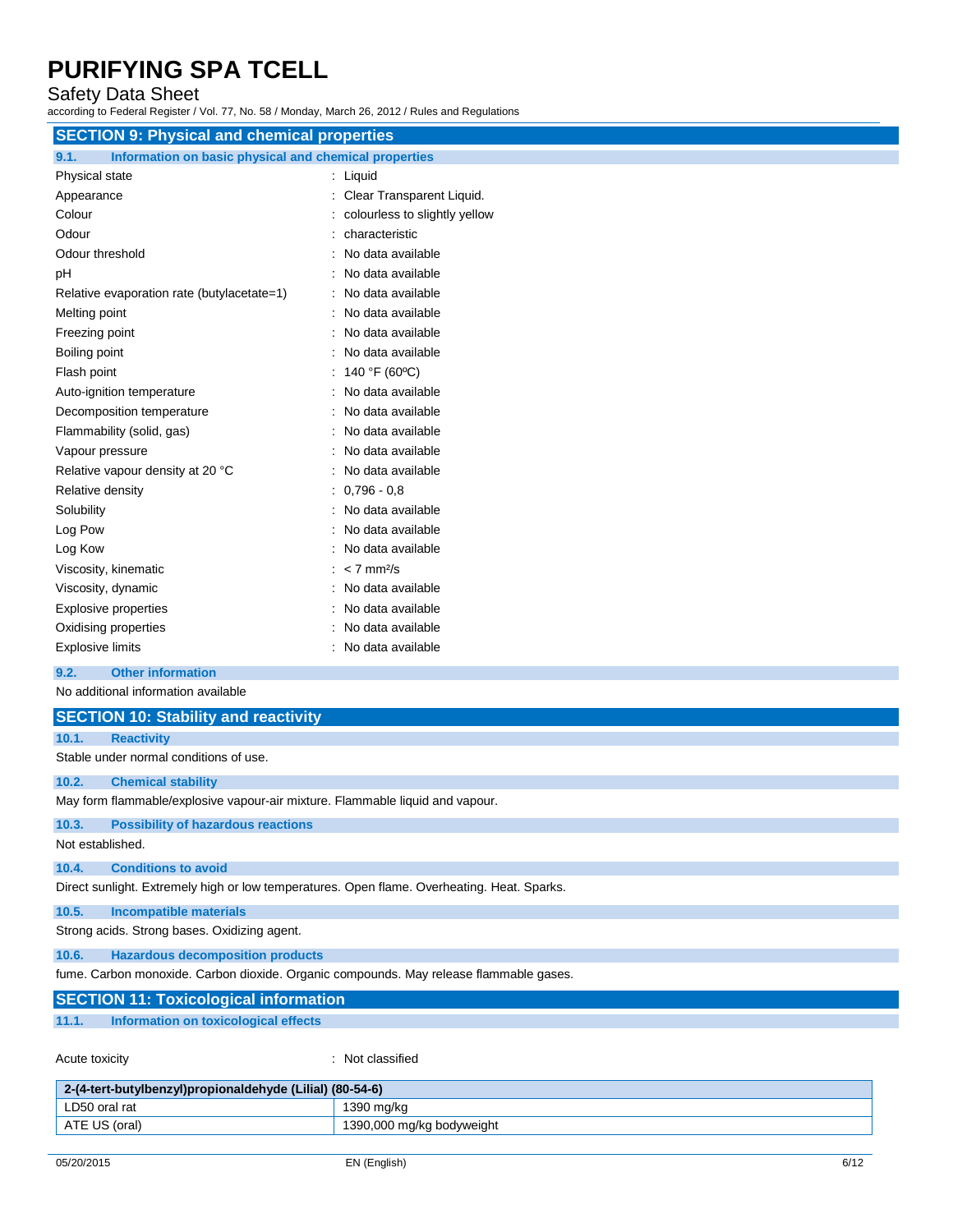### Safety Data Sheet

according to Federal Register / Vol. 77, No. 58 / Monday, March 26, 2012 / Rules and Regulations

| 2,4-DIMETHYL-3-CYCLOHEXENE CARBOXALDEHYDE (68039-49-6)                                                                                                                                                                                |                                                                                                                                                                                                                                                                                                                 |  |
|---------------------------------------------------------------------------------------------------------------------------------------------------------------------------------------------------------------------------------------|-----------------------------------------------------------------------------------------------------------------------------------------------------------------------------------------------------------------------------------------------------------------------------------------------------------------|--|
| LD50 oral rat                                                                                                                                                                                                                         | 4000 mg/kg                                                                                                                                                                                                                                                                                                      |  |
| ATE US (oral)                                                                                                                                                                                                                         | 4000,000 mg/kg bodyweight                                                                                                                                                                                                                                                                                       |  |
| ALLYL CYCLOHEXYLOXYACETATE (68901-15-5)                                                                                                                                                                                               |                                                                                                                                                                                                                                                                                                                 |  |
| LD50 oral rat                                                                                                                                                                                                                         | 700 mg/kg                                                                                                                                                                                                                                                                                                       |  |
| ATE US (oral)                                                                                                                                                                                                                         | 700,000 mg/kg bodyweight                                                                                                                                                                                                                                                                                        |  |
| ISOAMYL ALLYLGLYCOLATE (67634-00-8)                                                                                                                                                                                                   |                                                                                                                                                                                                                                                                                                                 |  |
| LD50 oral rat                                                                                                                                                                                                                         | 730 mg/kg                                                                                                                                                                                                                                                                                                       |  |
| ATE US (oral)                                                                                                                                                                                                                         | 730,000 mg/kg bodyweight                                                                                                                                                                                                                                                                                        |  |
| Skin corrosion/irritation                                                                                                                                                                                                             | : Not classified                                                                                                                                                                                                                                                                                                |  |
| Serious eye damage/irritation                                                                                                                                                                                                         | Causes serious eye irritation.                                                                                                                                                                                                                                                                                  |  |
| Respiratory or skin sensitisation                                                                                                                                                                                                     | May cause an allergic skin reaction.                                                                                                                                                                                                                                                                            |  |
| Germ cell mutagenicity                                                                                                                                                                                                                | : Not classified                                                                                                                                                                                                                                                                                                |  |
|                                                                                                                                                                                                                                       | Based on available data, the classification criteria are not met                                                                                                                                                                                                                                                |  |
| Carcinogenicity                                                                                                                                                                                                                       | Not classified<br>÷                                                                                                                                                                                                                                                                                             |  |
| Reproductive toxicity<br>Specific target organ toxicity (single exposure)<br>Specific target organ toxicity (repeated<br>exposure)                                                                                                    | Suspected of damaging fertility or the unborn child.<br>: Not classified<br>: Not classified                                                                                                                                                                                                                    |  |
| Aspiration hazard<br>Potential adverse human health effects and<br>symptoms<br>Symptoms/injuries after inhalation<br>Symptoms/injuries after skin contact<br>Symptoms/injuries after eye contact<br>Symptoms/injuries after ingestion | May be fatal if swallowed and enters airways.<br>Based on available data, the classification criteria are not met.<br>May cause an allergic skin reaction.<br>Causes skin irritation. May cause an allergic skin reaction.<br>Causes serious eye irritation.<br>: May be fatal if swallowed and enters airways. |  |

## **SECTION 12: Ecological information**

**12.1. Toxicity**

Ecology - water **interpretent in the Cology - water**  $\cdot$  Toxic to aquatic life with long lasting effects.

| 2-(4-tert-butylbenzyl)propionaldehyde (Lilial) (80-54-6) |                                   |  |
|----------------------------------------------------------|-----------------------------------|--|
| LC50 fish 1                                              | $2,2 \text{ mq/l}$                |  |
| EC50 other aquatic organisms 2                           | 10,7 mg/l IC50 algea (72 h) mg/l  |  |
| <b>CITRONELLOL (106-22-9)</b>                            |                                   |  |
| LC50 fish 1                                              | $10 \text{ ma/l}$                 |  |
| EC50 other aquatic organisms 1                           | 2,38 mg/l EC50 waterflea (48 h)   |  |
| EC50 other aquatic organisms 2                           | 17,48 mg/l IC50 algea (72 h) mg/l |  |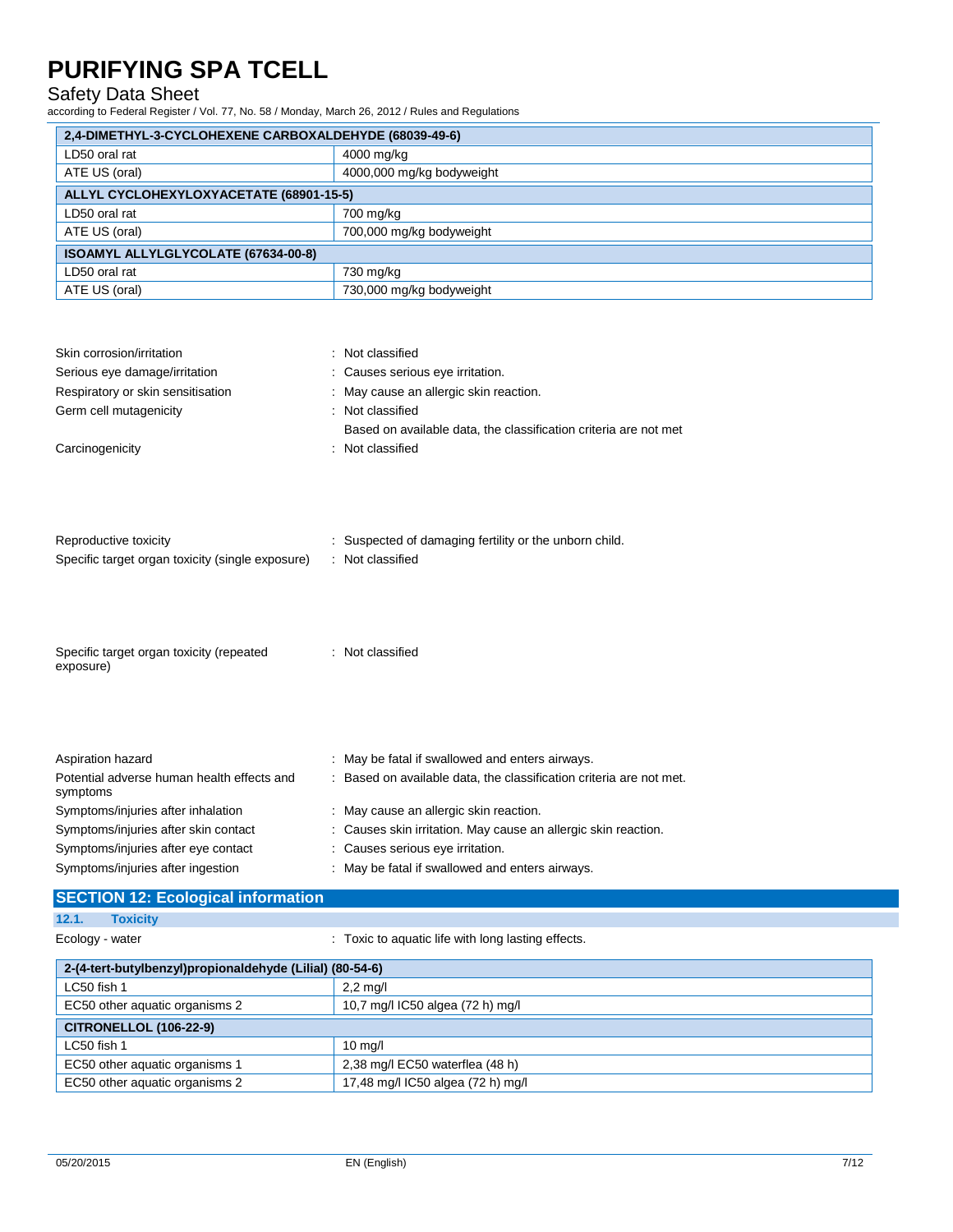### Safety Data Sheet

according to Federal Register / Vol. 77, No. 58 / Monday, March 26, 2012 / Rules and Regulations

| <b>ALPHA-PINENES (80-56-8)</b> |                                  |
|--------------------------------|----------------------------------|
| LC50 fish 1                    | $0,28 \text{ mq/l}$              |
| EC50 other aquatic organisms 2 | 1,44 mg/l IC50 algea (72 h) mg/l |
|                                |                                  |

| 12.2.                         | <b>Persistence and degradability</b> |                                                         |  |  |
|-------------------------------|--------------------------------------|---------------------------------------------------------|--|--|
| <b>PURIFYING SPA TCELL</b>    |                                      |                                                         |  |  |
| Persistence and degradability |                                      | May cause long-term adverse effects in the environment. |  |  |

| 12.3.<br><b>Bioaccumulative potential</b> |                  |  |  |  |
|-------------------------------------------|------------------|--|--|--|
| <b>PURIFYING SPA TCELL</b>                |                  |  |  |  |
| Bioaccumulative potential                 | Not established. |  |  |  |

### **12.4. Mobility in soil**

No additional information available

| <b>Other adverse effects</b><br>12.5.      |                                                                                                                                                                                     |
|--------------------------------------------|-------------------------------------------------------------------------------------------------------------------------------------------------------------------------------------|
| Effect on ozone layer                      | : None to our knowledge                                                                                                                                                             |
| Effect on the global warming               | : No known ecological damage caused by this product.                                                                                                                                |
| Other information                          | : Avoid release to the environment.                                                                                                                                                 |
| <b>SECTION 13: Disposal considerations</b> |                                                                                                                                                                                     |
| <b>Waste treatment methods</b><br>13.1.    |                                                                                                                                                                                     |
| Waste disposal recommendations             | : Dispose in a safe manner in accordance with local/national regulations.                                                                                                           |
| Additional information                     | Empty containers should be taken for recycling, recovery or waste in accordance with local<br>regulation. Handle empty containers with care because residual vapours are flammable. |
| Ecology - waste materials                  | : Avoid release to the environment. Hazardous waste due to toxicity.                                                                                                                |
| <b>SECTION 14: Transport information</b>   |                                                                                                                                                                                     |
| In accordance with DOT                     |                                                                                                                                                                                     |
| Transport document description             | : UN1169 Extracts, aromatic, liquid, 3, III                                                                                                                                         |
| UN-No.(DOT)                                | : UN1169                                                                                                                                                                            |
| Proper Shipping Name (DOT)                 | : Extracts, aromatic, liquid                                                                                                                                                        |
| Transport hazard class(es) (DOT)           | : 3 - Class 3 - Flammable and combustible liquid 49 CFR 173.120                                                                                                                     |
| Hazard labels (DOT)                        | : 3 - Flammable liquid                                                                                                                                                              |

Packing group (DOT) **in the case of the COV**  $\sim$  10  $\cdot$  111 - Minor Danger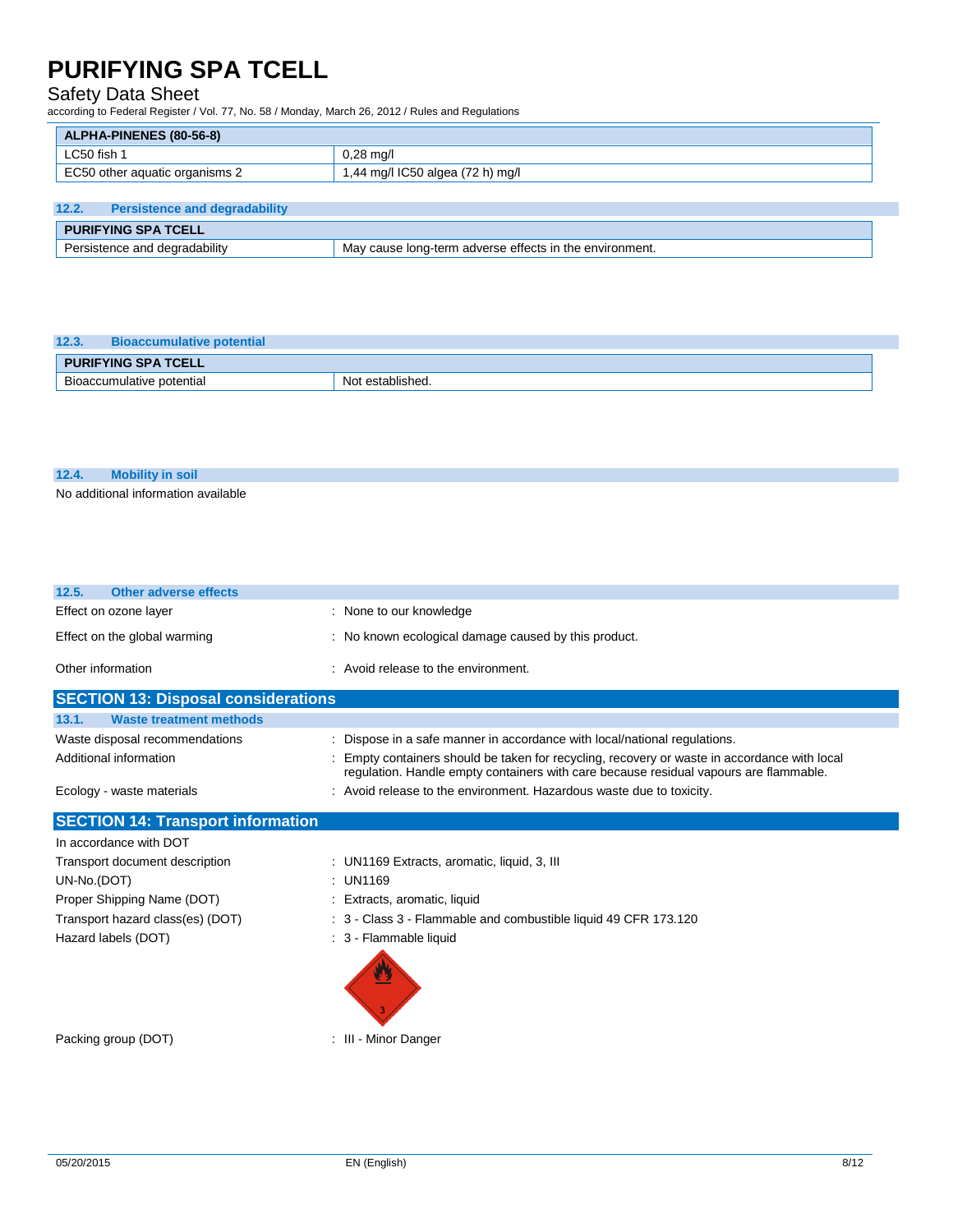### Safety Data Sheet

| DOT Special Provisions (49 CFR 172.102)                                    | B1 - If the material has a flash point at or above 38 C (100 F) and below 93 C (200 F), then the<br>bulk packaging requirements of 173.241 of this subchapter are applicable. If the material has a<br>flash point of less than 38 C (100 F), then the bulk packaging requirements of 173.242 of this<br>subchapter are applicable.<br>IB3 - Authorized IBCs: Metal (31A, 31B and 31N); Rigid plastics (31H1 and 31H2); Composite<br>(31HZ1 and 31HA2, 31HB2, 31HN2, 31HD2 and 31HH2). Additional Requirement: Only liquids<br>with a vapor pressure less than or equal to 110 kPa at 50 C (1.1 bar at 122 F), or 130 kPa at 55<br>C (1.3 bar at 131 F) are authorized, except for UN2672 (also see Special Provision IP8 in Table<br>2 for UN2672).<br>T2 - 1.5 178.274(d)(2) Normal 178.275(d)(3)<br>TP1 - The maximum degree of filling must not exceed the degree of filling determined by the<br>following: Degree of filling = $97 / (1 + a (tr - tf))$ Where: tr is the maximum mean bulk<br>temperature during transport, and tf is the temperature in degrees celsius of the liquid during<br>filling. |      |
|----------------------------------------------------------------------------|-----------------------------------------------------------------------------------------------------------------------------------------------------------------------------------------------------------------------------------------------------------------------------------------------------------------------------------------------------------------------------------------------------------------------------------------------------------------------------------------------------------------------------------------------------------------------------------------------------------------------------------------------------------------------------------------------------------------------------------------------------------------------------------------------------------------------------------------------------------------------------------------------------------------------------------------------------------------------------------------------------------------------------------------------------------------------------------------------------------------|------|
| DOT Packaging Exceptions (49 CFR 173.xxx)                                  | : 150                                                                                                                                                                                                                                                                                                                                                                                                                                                                                                                                                                                                                                                                                                                                                                                                                                                                                                                                                                                                                                                                                                           |      |
| DOT Packaging Non Bulk (49 CFR 173.xxx)                                    | : 203                                                                                                                                                                                                                                                                                                                                                                                                                                                                                                                                                                                                                                                                                                                                                                                                                                                                                                                                                                                                                                                                                                           |      |
| DOT Packaging Bulk (49 CFR 173.xxx)                                        | : 242                                                                                                                                                                                                                                                                                                                                                                                                                                                                                                                                                                                                                                                                                                                                                                                                                                                                                                                                                                                                                                                                                                           |      |
|                                                                            |                                                                                                                                                                                                                                                                                                                                                                                                                                                                                                                                                                                                                                                                                                                                                                                                                                                                                                                                                                                                                                                                                                                 |      |
| DOT Quantity Limitations Passenger aircraft/rail : 60 L<br>(49 CFR 173.27) |                                                                                                                                                                                                                                                                                                                                                                                                                                                                                                                                                                                                                                                                                                                                                                                                                                                                                                                                                                                                                                                                                                                 |      |
| DOT Quantity Limitations Cargo aircraft only (49 : 220 L<br>CFR 175.75)    |                                                                                                                                                                                                                                                                                                                                                                                                                                                                                                                                                                                                                                                                                                                                                                                                                                                                                                                                                                                                                                                                                                                 |      |
| DOT Vessel Stowage Location                                                | : A - The material may be stowed "on deck" or "under deck" on a cargo vessel and on a<br>passenger vessel.                                                                                                                                                                                                                                                                                                                                                                                                                                                                                                                                                                                                                                                                                                                                                                                                                                                                                                                                                                                                      |      |
| <b>Additional information</b>                                              |                                                                                                                                                                                                                                                                                                                                                                                                                                                                                                                                                                                                                                                                                                                                                                                                                                                                                                                                                                                                                                                                                                                 |      |
| Other information                                                          | : No supplementary information available.                                                                                                                                                                                                                                                                                                                                                                                                                                                                                                                                                                                                                                                                                                                                                                                                                                                                                                                                                                                                                                                                       |      |
| <b>ADR</b>                                                                 |                                                                                                                                                                                                                                                                                                                                                                                                                                                                                                                                                                                                                                                                                                                                                                                                                                                                                                                                                                                                                                                                                                                 |      |
| Transport document description                                             | : UN 1169 EXTRACTS, AROMATIC, LIQUID, 3, III, $(D/E)$                                                                                                                                                                                                                                                                                                                                                                                                                                                                                                                                                                                                                                                                                                                                                                                                                                                                                                                                                                                                                                                           |      |
| Packing group (ADR)                                                        | : III                                                                                                                                                                                                                                                                                                                                                                                                                                                                                                                                                                                                                                                                                                                                                                                                                                                                                                                                                                                                                                                                                                           |      |
| Class (ADR)                                                                | : 3 - Flammable liquid                                                                                                                                                                                                                                                                                                                                                                                                                                                                                                                                                                                                                                                                                                                                                                                                                                                                                                                                                                                                                                                                                          |      |
| Hazard identification number (Kemler No.)                                  | : 30                                                                                                                                                                                                                                                                                                                                                                                                                                                                                                                                                                                                                                                                                                                                                                                                                                                                                                                                                                                                                                                                                                            |      |
|                                                                            |                                                                                                                                                                                                                                                                                                                                                                                                                                                                                                                                                                                                                                                                                                                                                                                                                                                                                                                                                                                                                                                                                                                 |      |
| Classification code (ADR)<br>Danger labels (ADR)                           | $E$ F1<br>: 3 - Flammable liquids                                                                                                                                                                                                                                                                                                                                                                                                                                                                                                                                                                                                                                                                                                                                                                                                                                                                                                                                                                                                                                                                               |      |
|                                                                            |                                                                                                                                                                                                                                                                                                                                                                                                                                                                                                                                                                                                                                                                                                                                                                                                                                                                                                                                                                                                                                                                                                                 |      |
| Orange plates                                                              | 30<br>1169                                                                                                                                                                                                                                                                                                                                                                                                                                                                                                                                                                                                                                                                                                                                                                                                                                                                                                                                                                                                                                                                                                      |      |
| Tunnel restriction code (ADR)                                              | $\therefore$ D/E                                                                                                                                                                                                                                                                                                                                                                                                                                                                                                                                                                                                                                                                                                                                                                                                                                                                                                                                                                                                                                                                                                |      |
| LQ                                                                         | : 51                                                                                                                                                                                                                                                                                                                                                                                                                                                                                                                                                                                                                                                                                                                                                                                                                                                                                                                                                                                                                                                                                                            |      |
| Excepted quantities (ADR)                                                  | $\therefore$ E1                                                                                                                                                                                                                                                                                                                                                                                                                                                                                                                                                                                                                                                                                                                                                                                                                                                                                                                                                                                                                                                                                                 |      |
| <b>Transport by sea</b>                                                    |                                                                                                                                                                                                                                                                                                                                                                                                                                                                                                                                                                                                                                                                                                                                                                                                                                                                                                                                                                                                                                                                                                                 |      |
| UN-No. (IMDG)                                                              | : 1169                                                                                                                                                                                                                                                                                                                                                                                                                                                                                                                                                                                                                                                                                                                                                                                                                                                                                                                                                                                                                                                                                                          |      |
| Proper Shipping Name (IMDG)                                                | : EXTRACTS, AROMATIC, LIQUID                                                                                                                                                                                                                                                                                                                                                                                                                                                                                                                                                                                                                                                                                                                                                                                                                                                                                                                                                                                                                                                                                    |      |
| Class (IMDG)                                                               | : 3 - Flammable liquids                                                                                                                                                                                                                                                                                                                                                                                                                                                                                                                                                                                                                                                                                                                                                                                                                                                                                                                                                                                                                                                                                         |      |
| Packing group (IMDG)                                                       | : III - substances presenting low danger                                                                                                                                                                                                                                                                                                                                                                                                                                                                                                                                                                                                                                                                                                                                                                                                                                                                                                                                                                                                                                                                        |      |
|                                                                            |                                                                                                                                                                                                                                                                                                                                                                                                                                                                                                                                                                                                                                                                                                                                                                                                                                                                                                                                                                                                                                                                                                                 |      |
| <b>Air transport</b>                                                       |                                                                                                                                                                                                                                                                                                                                                                                                                                                                                                                                                                                                                                                                                                                                                                                                                                                                                                                                                                                                                                                                                                                 |      |
| UN-No. (IATA)                                                              | : 1169                                                                                                                                                                                                                                                                                                                                                                                                                                                                                                                                                                                                                                                                                                                                                                                                                                                                                                                                                                                                                                                                                                          |      |
| Proper Shipping Name (IATA)                                                | : Extracts, aromatic, liquid                                                                                                                                                                                                                                                                                                                                                                                                                                                                                                                                                                                                                                                                                                                                                                                                                                                                                                                                                                                                                                                                                    |      |
| Class (IATA)                                                               | : 3 - Flammable Liquids                                                                                                                                                                                                                                                                                                                                                                                                                                                                                                                                                                                                                                                                                                                                                                                                                                                                                                                                                                                                                                                                                         |      |
| Packing group (IATA)                                                       | : III - Minor Danger                                                                                                                                                                                                                                                                                                                                                                                                                                                                                                                                                                                                                                                                                                                                                                                                                                                                                                                                                                                                                                                                                            |      |
|                                                                            |                                                                                                                                                                                                                                                                                                                                                                                                                                                                                                                                                                                                                                                                                                                                                                                                                                                                                                                                                                                                                                                                                                                 |      |
| 05/20/2015                                                                 | EN (English)                                                                                                                                                                                                                                                                                                                                                                                                                                                                                                                                                                                                                                                                                                                                                                                                                                                                                                                                                                                                                                                                                                    | 9/12 |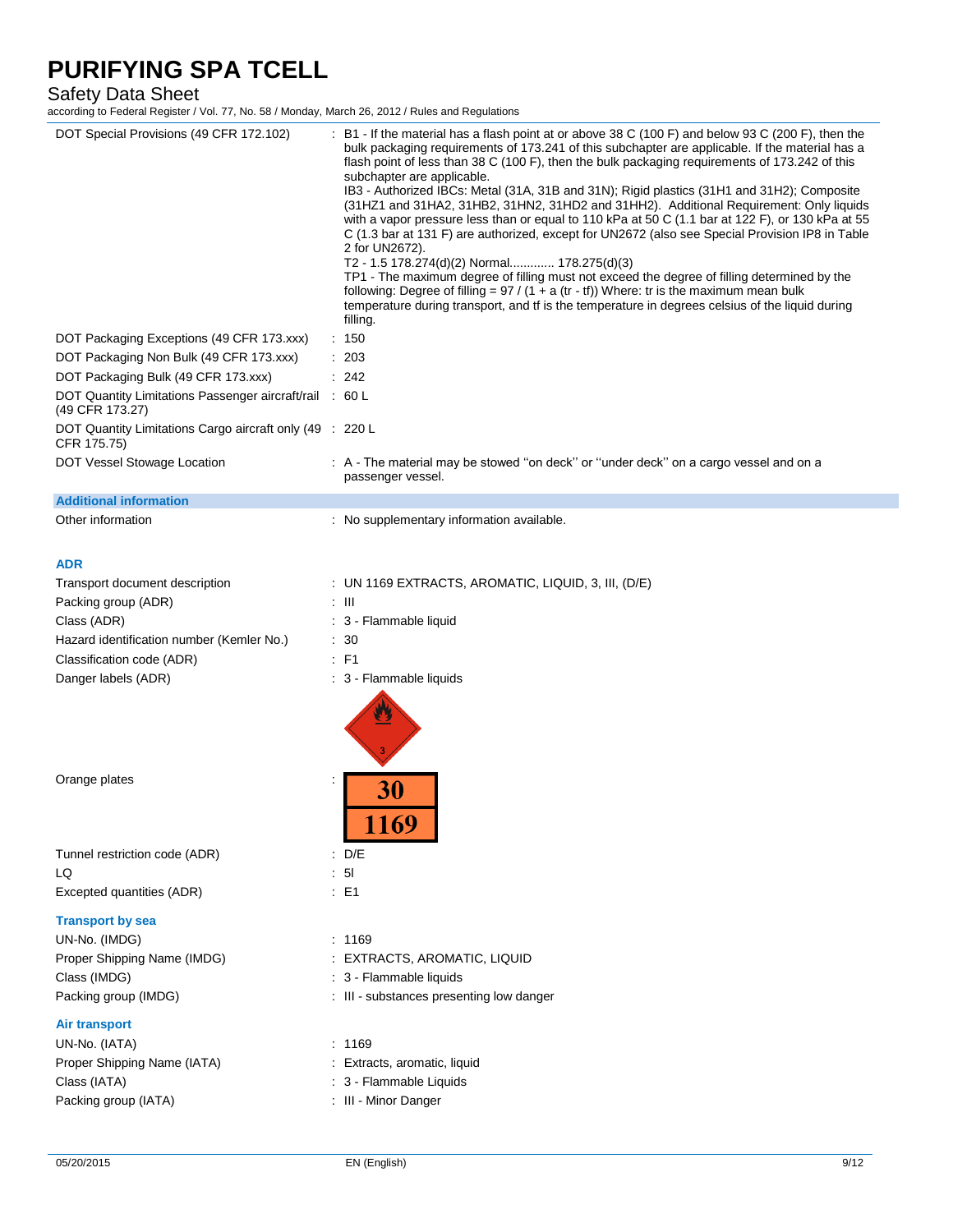### Safety Data Sheet

| <b>SECTION 15: Regulatory information</b>                                                                                     |                                                                                                                               |  |  |  |
|-------------------------------------------------------------------------------------------------------------------------------|-------------------------------------------------------------------------------------------------------------------------------|--|--|--|
| 15.1. US Federal regulations                                                                                                  |                                                                                                                               |  |  |  |
| 2,6-DIMETHYL-7-OCTEN-2-OL (18479-58-8)                                                                                        |                                                                                                                               |  |  |  |
| Not listed on the United States SARA Section 313                                                                              |                                                                                                                               |  |  |  |
|                                                                                                                               | Listed on the United States TSCA (Toxic Substances Control Act) inventory                                                     |  |  |  |
| 2-(4-tert-butylbenzyl)propionaldehyde (Lilial) (80-54-6)                                                                      |                                                                                                                               |  |  |  |
|                                                                                                                               | Not listed on the United States SARA Section 313<br>Listed on the United States TSCA (Toxic Substances Control Act) inventory |  |  |  |
| <b>CITRONELLOL (106-22-9)</b>                                                                                                 |                                                                                                                               |  |  |  |
| Not listed on the United States TSCA (Toxic Substances Control Act) inventory                                                 |                                                                                                                               |  |  |  |
| Listed on the United States TSCA (Toxic Substances Control Act) inventory                                                     |                                                                                                                               |  |  |  |
| <b>LIMONENE (5989-27-5)</b>                                                                                                   |                                                                                                                               |  |  |  |
| Not listed on the United States SARA Section 313<br>Listed on the United States TSCA (Toxic Substances Control Act) inventory |                                                                                                                               |  |  |  |
|                                                                                                                               |                                                                                                                               |  |  |  |
| 2,4-DIMETHYL-3-CYCLOHEXENE CARBOXALDEHYDE (68039-49-6)<br>Not listed on the United States SARA Section 313                    |                                                                                                                               |  |  |  |
| Listed on the United States TSCA (Toxic Substances Control Act) inventory                                                     |                                                                                                                               |  |  |  |
| ALLYL CYCLOHEXYLOXYACETATE (68901-15-5)                                                                                       |                                                                                                                               |  |  |  |
| Not listed on the United States SARA Section 313                                                                              |                                                                                                                               |  |  |  |
| Listed on the United States TSCA (Toxic Substances Control Act) inventory                                                     |                                                                                                                               |  |  |  |
| <b>ISOAMYL ALLYLGLYCOLATE (67634-00-8)</b>                                                                                    |                                                                                                                               |  |  |  |
| Not listed on the United States SARA Section 313<br>Listed on the United States TSCA (Toxic Substances Control Act) inventory |                                                                                                                               |  |  |  |
| 3-Methyl-4-(2,6,6-trimethyl-2-cyclohexen-1-yl)-3-buten-2-one (127-51-5)                                                       |                                                                                                                               |  |  |  |
| Not listed on the United States SARA Section 313                                                                              |                                                                                                                               |  |  |  |
| Listed on the United States TSCA (Toxic Substances Control Act) inventory                                                     |                                                                                                                               |  |  |  |
| 6-METHOXY-2,6-DIMETHYLHEPTANAL (62439-41-2)                                                                                   |                                                                                                                               |  |  |  |
| Not listed on the United States SARA Section 313                                                                              |                                                                                                                               |  |  |  |
| Listed on the United States TSCA (Toxic Substances Control Act) inventory                                                     |                                                                                                                               |  |  |  |
| <b>CYCLAMEN ALDEHYDE (103-95-7)</b>                                                                                           |                                                                                                                               |  |  |  |
| Not listed on the United States SARA Section 313<br>Listed on the United States TSCA (Toxic Substances Control Act) inventory |                                                                                                                               |  |  |  |
| <b>SCENTENAL (86803-90-9)</b>                                                                                                 |                                                                                                                               |  |  |  |
| Not listed on the United States SARA Section 313                                                                              |                                                                                                                               |  |  |  |
|                                                                                                                               |                                                                                                                               |  |  |  |
| Listed on the United States TSCA (Toxic Substances Control Act) inventory                                                     |                                                                                                                               |  |  |  |
| EPA TSCA Regulatory Flag                                                                                                      | P - P - indicates a commenced PMN substance.                                                                                  |  |  |  |
| <b>MYRCENE (123-35-3)</b>                                                                                                     |                                                                                                                               |  |  |  |
| Not listed on the United States SARA Section 313                                                                              |                                                                                                                               |  |  |  |
| Listed on the United States TSCA (Toxic Substances Control Act) inventory                                                     |                                                                                                                               |  |  |  |
| <b>PINENES (127-91-3)</b>                                                                                                     |                                                                                                                               |  |  |  |
| Not listed on the United States SARA Section 313<br>Listed on the United States TSCA (Toxic Substances Control Act) inventory |                                                                                                                               |  |  |  |
| <b>GAMMA-TERPINENE (99-85-4)</b>                                                                                              |                                                                                                                               |  |  |  |
| Not listed on the United States SARA Section 313                                                                              |                                                                                                                               |  |  |  |
| Listed on the United States TSCA (Toxic Substances Control Act) inventory                                                     |                                                                                                                               |  |  |  |
| BETA-CARYOPHYLLENE (87-44-5)                                                                                                  |                                                                                                                               |  |  |  |
| Not listed on the United States SARA Section 313                                                                              |                                                                                                                               |  |  |  |
| Listed on the United States TSCA (Toxic Substances Control Act) inventory                                                     |                                                                                                                               |  |  |  |
| ALPHA-PINENES (80-56-8)                                                                                                       |                                                                                                                               |  |  |  |
| Not listed on the United States SARA Section 313<br>Listed on the United States TSCA (Toxic Substances Control Act) inventory |                                                                                                                               |  |  |  |
| p-CYMENE (99-87-6)                                                                                                            |                                                                                                                               |  |  |  |
| Not listed on the United States SARA Section 313                                                                              |                                                                                                                               |  |  |  |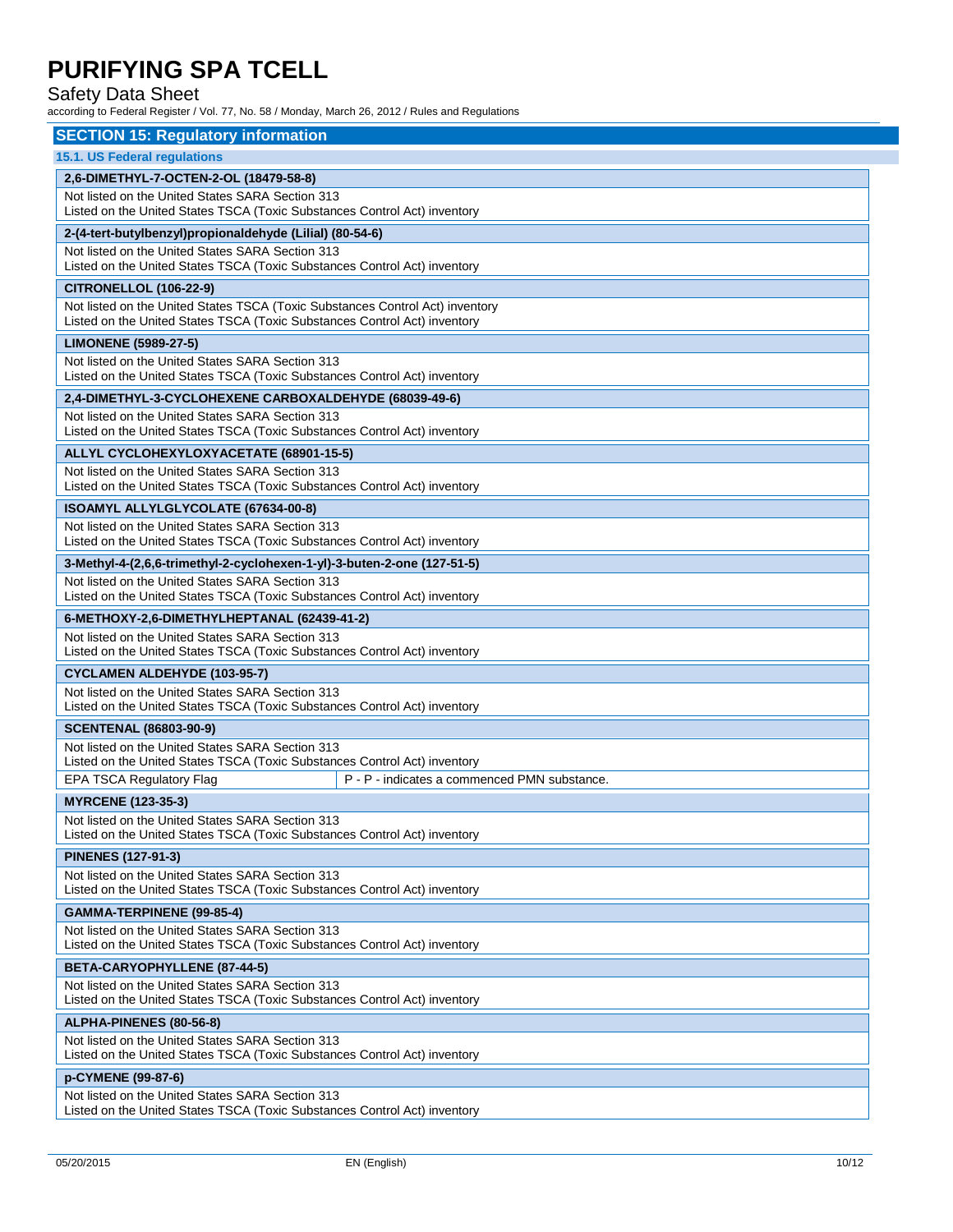### Safety Data Sheet

according to Federal Register / Vol. 77, No. 58 / Monday, March 26, 2012 / Rules and Regulations

#### **TERPINOLENE (586-62-9)**

Not listed on the United States SARA Section 313

Listed on the United States TSCA (Toxic Substances Control Act) inventory

#### **C9-12 ISO-ALKANES (90622-57-4)**

Not listed on the United States SARA Section 313 Not listed on the United States TSCA (Toxic Substances Control Act) inventory

### **15.2. International regulations**

#### **CANADA**

No additional information available

**EU-Regulations** No additional information available

### **Classification according to Regulation (EC) No. 1272/2008 [CLP]**

Flam. Liq. 3 H226<br>Skin Irrit. 2 H315 Skin Irrit.<sup>2</sup><br>Eye Irrit. 2 H319 Eye Irrit. 2 H319<br>Skin Sens. 1 H317 Skin Sens. 1 H317 Repr. 2 H361 Asp. Tox. 1 Aquatic Chronic 2 H411 Full text of H-phrases: see section 16

**Classification according to Directive 67/548/EEC [DSD] or 1999/45/EC [DPD]**

**15.2.2. National regulations**

**15.3. US State regulations**

#### **ALPHA-PINENES (80-56-8)**

U.S. -New York - RTK list Hazardous Substances

### **TERPINOLENE (586-62-9)**

U.S. -New York - RTK list Hazardous Substances

### **SECTION 16: Other information** Data sources : REGULATION (EC) No 1272/2008 OF THE EUROPEAN PARLIAMENT AND OF THE

COUNCIL of 16 December 2008 on classification, labelling and packaging of substances and mixtures, amending and repealing Directives 67/548/EEC and 1999/45/EC, and amending Regulation (EC) No 1907/2006.